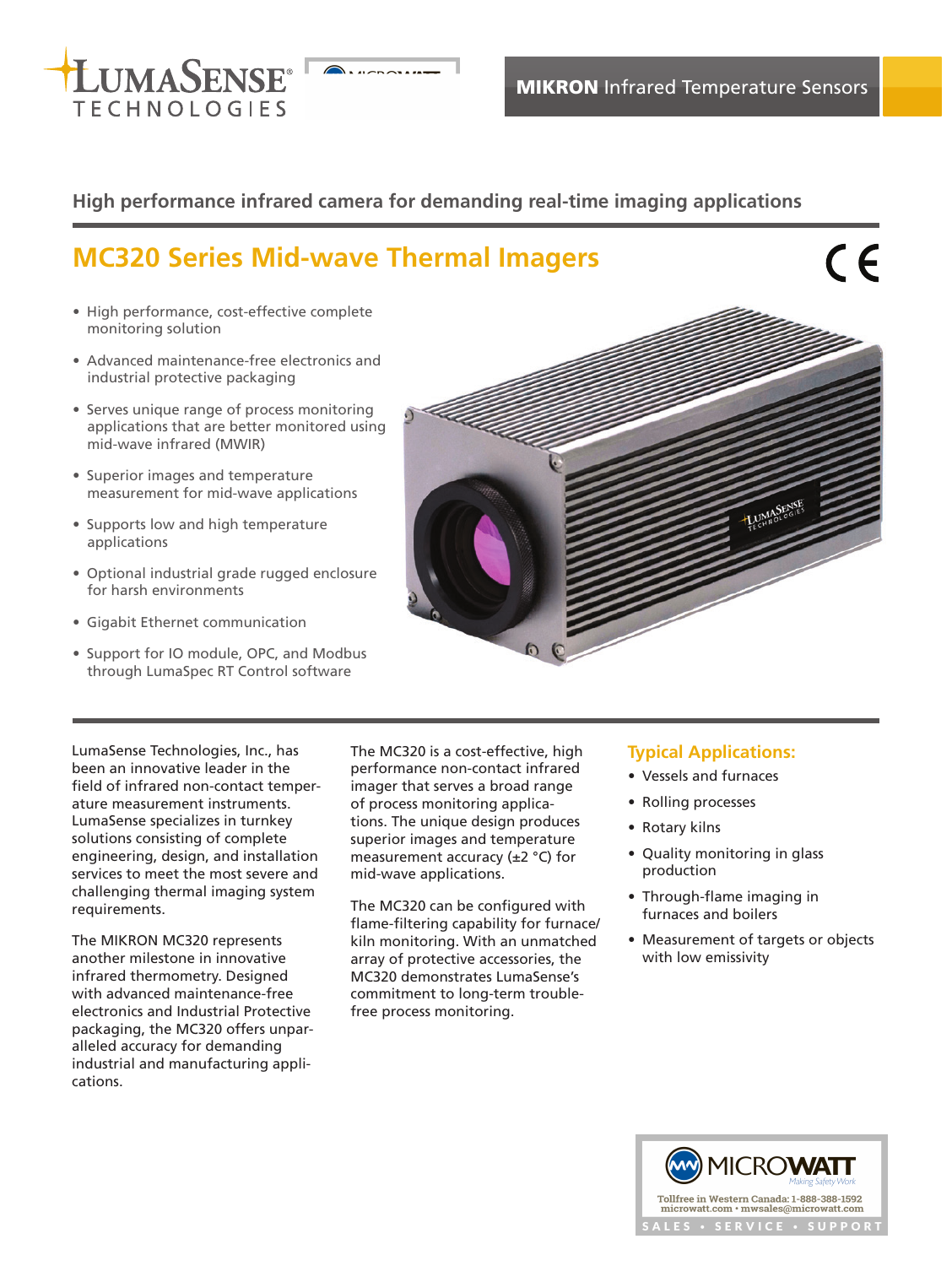# MC320 Variations

| Model    | Filter                     | Range $1$ ( $\degree$ F) | Range $2$ ( $\degree$ F) | Range $1$ ( $^{\circ}$ C) | Range $2$ ( $^{\circ}$ C)         |
|----------|----------------------------|--------------------------|--------------------------|---------------------------|-----------------------------------|
| MC320M   | $3 - 5 \mu m$              | 302 °F to 932 °F         | 392 °F to 1472 °F        |                           | 150 °C to 500 °C 200 °C to 800 °C |
| MC320MHT | 3 - 5 um                   | 752 °F to 2912 °F        |                          |                           | 400 °C to 1600 °C                 |
| MC320F   | 3.9 um                     | 392 °F to 1472 °F        |                          |                           | 200 °C to 800 °C                  |
| MC320FHT | 3.9 um                     | 752 °F to 2912 °F        |                          |                           | 400 °C to 1600 °C                 |
| MC320G   | $4.8 - 5.2 \,\text{\mu m}$ | 392 °F to 1472 °F        |                          |                           | 200 °C to 800 °C                  |
| MC320GHT | $ 4.8 - 5.2 $ µm           |                          | 752 °F to 2912 °F        |                           | 400 °C to 1600 °C                 |

# Technical Data

#### **Performance**

| Measurement<br>Accuracy:      | ±2 °C or 2% of reading                                                        |  |
|-------------------------------|-------------------------------------------------------------------------------|--|
| Image Update Rate:            | 60 Hz (Standard); 9 Hz (E series)                                             |  |
| A/D Resolution:               | 16 bit                                                                        |  |
| Detector:                     | 320 x 240 Uncooled Focal Plane<br>Arrav                                       |  |
| <b>Emissivity Correction:</b> | $0.1 \text{ to } 1.0$                                                         |  |
| Transmittance:                | $0.1$ to $1.0$                                                                |  |
| Sensitivity/NETD:             | $0.108$ °F @ 86 °F (0.06 °C @ 30 °C)                                          |  |
| <b>Optical Specifications</b> |                                                                               |  |
| Focus Range:                  | 30 cm to infinity                                                             |  |
| <b>Interface</b>              |                                                                               |  |
| Analog:                       | TV Output (NTSC or PAL)                                                       |  |
| Digital:                      | Gigabit Ethernet                                                              |  |
| Connections:                  | 4-Pin Power (LEMO-0K), RJ45<br>Ethernet, 3-pin Trigger (M8),<br>Coaxial (BNC) |  |
|                               |                                                                               |  |

| <b>Environmental Specifications</b> |                                                                                              |  |
|-------------------------------------|----------------------------------------------------------------------------------------------|--|
| <b>Protection Class:</b>            | IP54 / NEMA 4                                                                                |  |
| Operating<br>Temperature:           | 32 to 122 °F (0 °C to 50 °C) (at<br>housing)                                                 |  |
| Storage Temperature:                | -4 to 158 °F (-20 °C to 70 °C)                                                               |  |
| <b>Relative Humidity:</b>           | Non condensing conditions                                                                    |  |
| Weight:                             | 2.55 lbs. (1 kg) (excludes any<br>protective housing or optional<br>lenses)                  |  |
| <b>Operating Position:</b>          | Any operating position                                                                       |  |
| Housing:                            | 6063 T5 Aluminum Alloy. Finish<br>is alodine, clear, MIL-DTL-5541F,<br><b>RoHS Compliant</b> |  |
| Dimensions:                         | 3.26 in x 3.20 in x 7.01 in (83 mm<br>x 81.49 mm x 178.28 mm)                                |  |
| <b>Electrical</b>                   |                                                                                              |  |
| Power Supply:                       | 12 - 30V or Power over Ethernet<br>standards                                                 |  |
| <b>Power Consumption:</b>           | 7W Typical, 13W Max                                                                          |  |
| Load (analog<br>output):            | $75 \Omega$                                                                                  |  |
| Isolation:                          | Power supply, communication,<br>and IOs are isolated from each<br>other                      |  |

# Salient Features for MC320 camera with LumaSpec RT Control Software

- Support for non-uniformity correction (manual & auto)
- Remote focus lens control for standard, wide angle, and telephoto lens
- Adjustable emissivity, background, and transmission settings
- Real-time display of thermal images with frame capture and sequence capture
- Includes 19 different color palates
- Auto-Gain available for entire image or ROI
- Multiple types of ROI including point, line, and area with temperature display
- Includes analysis tools like histogram, 3D profile, line profile, and temperature trend
- Alarm generation for entire or ROI image based on minimum, maximum, or average temperature
- Support for OPC (OPC DA 2.0) with user-defined scan rate
- Analog and digital output module
- Web server functionality
- Triggered capture based on alarm conditions
- Password controlled user access
- Digital zoom up to 8X
- Data export to text or Microsoft Excel (includes thermal image, ROI table summary/data, image data) or to text
- Modbus TCP/IP available
- Multi-camera configuration with camera auto start feature
- Image subtraction available
- Analyze previously recorded images
- Export captured sequences to AVI
- Image format compatible with LumaSpec Offline Analyzer software for advanced analysis and report writing
- Optional SDK

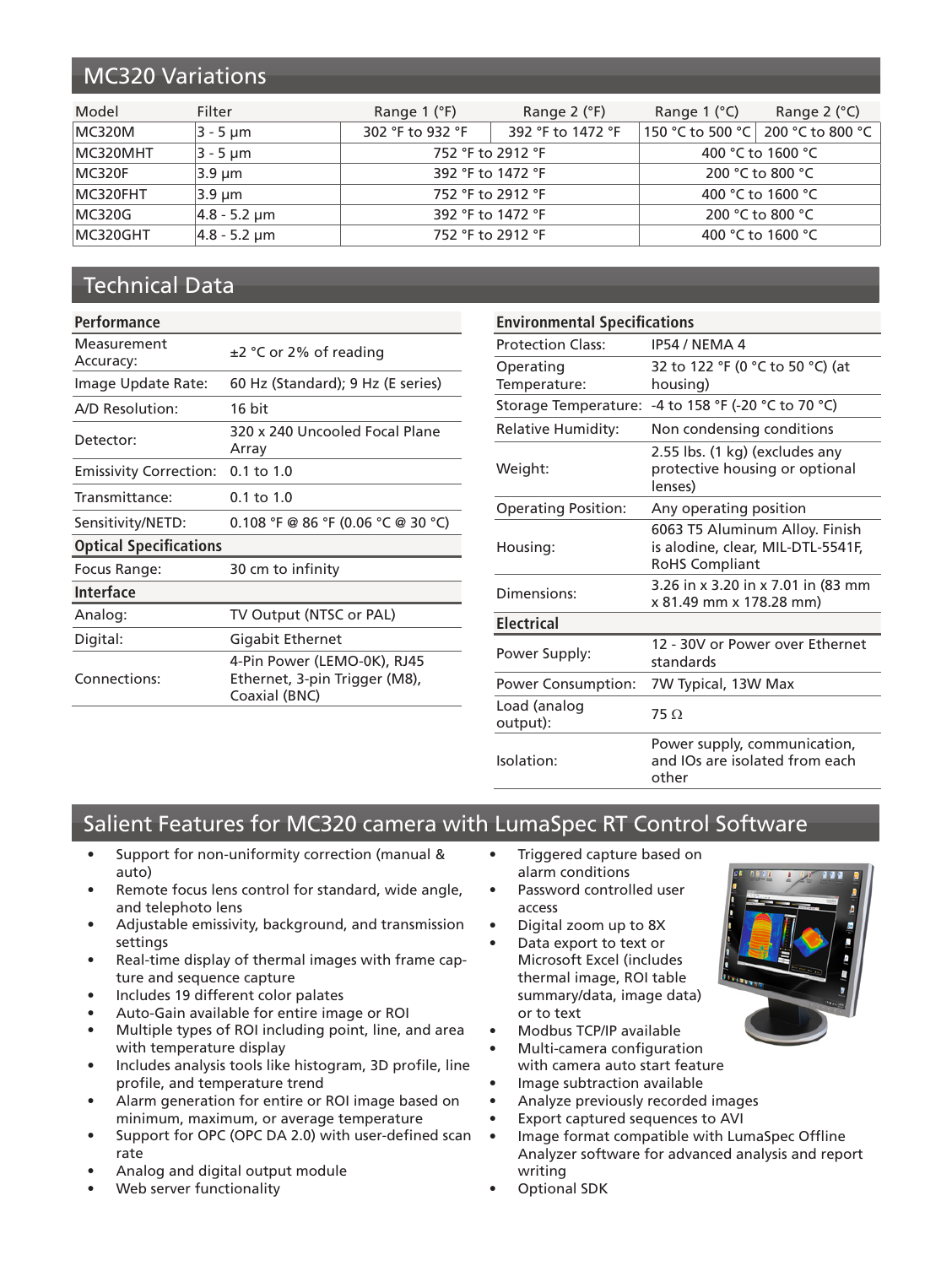# **Optics**

| Lens     | <b>Field of View</b>        |
|----------|-----------------------------|
| Standard | $ 21^{\circ}$ (H) x 16° (V) |
| Wide     | $ 53^{\circ}$ (H) x 40° (V) |

# **Dimensions**



## System Configuration

LumaSense's thermal imagers offer several configuration options.

#### **MC320 over network**

The system can be set up by connecting the camera to a network device (switch) or by connecting the camera directly to a dedicated computer using a cross-over Ethernet cable.

#### $\bullet$ ww **Ethernet cable** System cable LumaSpec R/T Analyzer software Desktop PC MC320 **I/O Module** Power supply Option: I/O Module for direct process with cord communication, including trigger inputs, digital and analog outputs ≡≡ **Ethernet cable** LumaSpec R/T Analyzer software<br>Notebook System cable MC320 Power supply with cord

INTRANET

#### **MC320 mobile setup** Additionally, the camera can be used with a desktop PC

or with a notebook PC for a mobile measuring system.